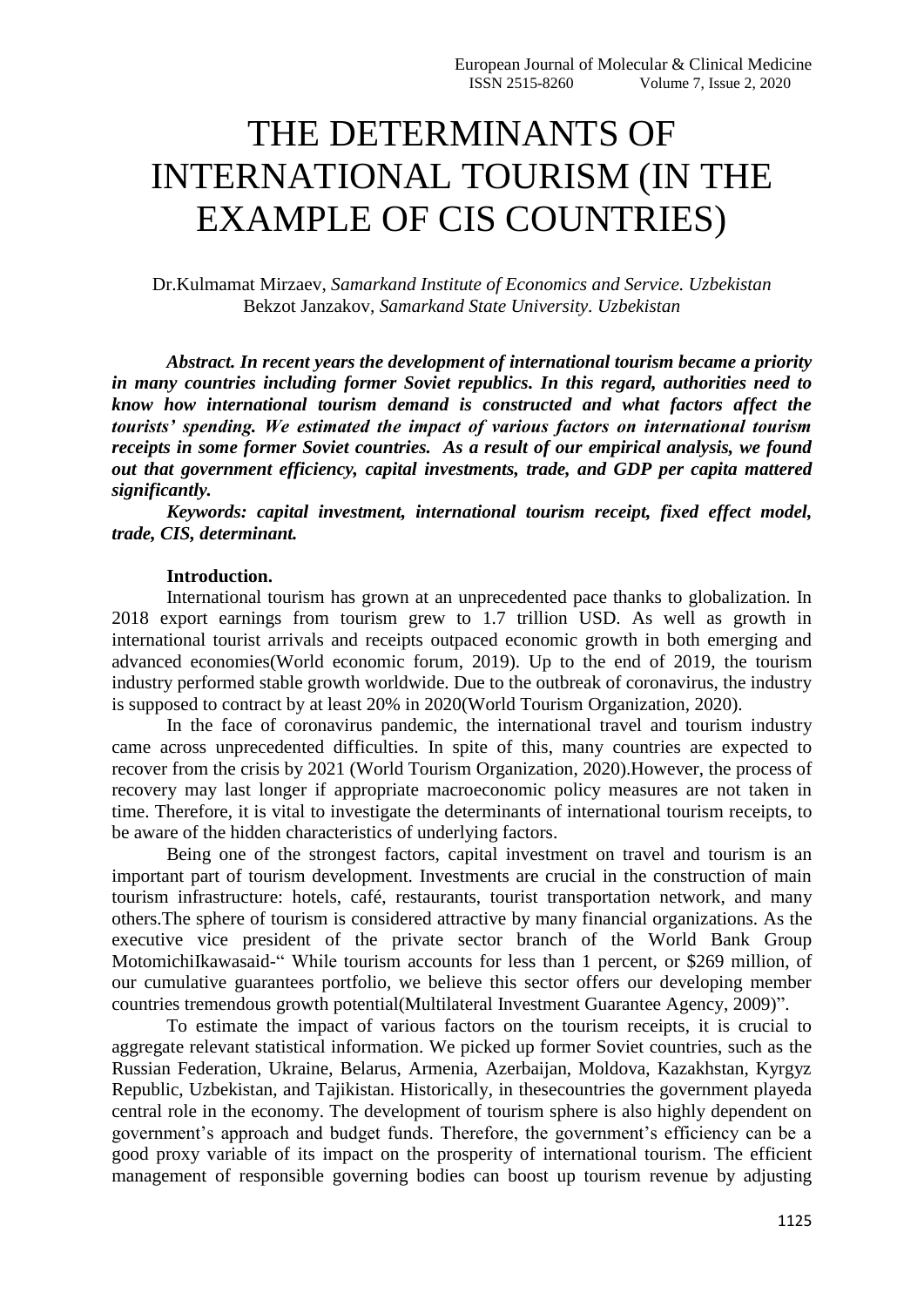supply to highly fluctuating tourism demand. Hence, we included the variable of government efficiency estimate to our model.

In recent years, CIS(Commonwealth of Independent States)countries and Ukraine have shown significant progress in international tourism. For example, from December 1999 to January 2020 the average annual growth in international tourism receipts accounted for on average 21% (Table 1). However, the coronavirus's negative impact is already being felt in some countries.For example, the number of international tourists coming to Uzbekistan went down by 15% in February 2020 relative to December 2019 (State Committee for the development of tourism of Uzbekistan,2020).

| Country                   | Period    | The average annual growth rate in<br>international tourism receipt |
|---------------------------|-----------|--------------------------------------------------------------------|
| <b>Russian Federation</b> | 2000-2018 | 11%                                                                |
| Ukraine                   | 2000-2018 | 14%                                                                |
| Uzbekistan                | 2000-2018 | 25%                                                                |
| Kazakhstan                | 2000-2018 | 12%                                                                |
| Kyrgyz Republic           | 2000-2018 | 26%                                                                |
| Tajikistan                | 2000-2018 | 49%                                                                |
| <b>Belarus</b>            | 2000-2018 | 11%                                                                |
| Moldova                   | 2000-2018 | 14%                                                                |
| Armenia                   | 2000-2018 | 21%                                                                |
| Azerbaijan                | 2000-2018 | 27%                                                                |
| Average                   | 2000-2018 | 21%                                                                |

**Table 1.**Average annual growth of international tourism receipts.Source: data.worldbank.org

According to table 1, the highest growth rate belongs to Tajikistan. The high growth rate of CIS countries may be attributed to deep integration. However, further empirical research should be carried out to verify this assumption.

**Literature review.** The study carried out by Zhou et al (2017) confirms the positive and significant influence of investments on tourism revenue. Also, according to Solow's growth model in the short run, investments increase the rate of growth of national income(Solow, 1956), but in the long run, its impact is negligible. Regarding trade's possible impact on tourism, K.Keum (2008) implemented panel data analysis with the gravity model in the example of South Korea. Furthermore, Linneman(1988), Deardof(1984), and Chow (1999) investigated whether international trade follows Linder's hypothesis, which also can be applied to explain international tourism flows. Ivanov S. and Webster C. (2006) showed that economic growth in the representation of GDP per capita significantly is influenced by tourism development in Cyprus, Greece and Spain.

Among economists from CIS countries,Ten S. analyzed the impact of investments on the development of the tourism sphere in Russia (Ten S., 2013).Onegina V., Megits N.,Antonschenkova V., andBoblovskyi O. (2020) also researched capital investments, and their impact on the Ukrainian agricultural sector using comparative and regression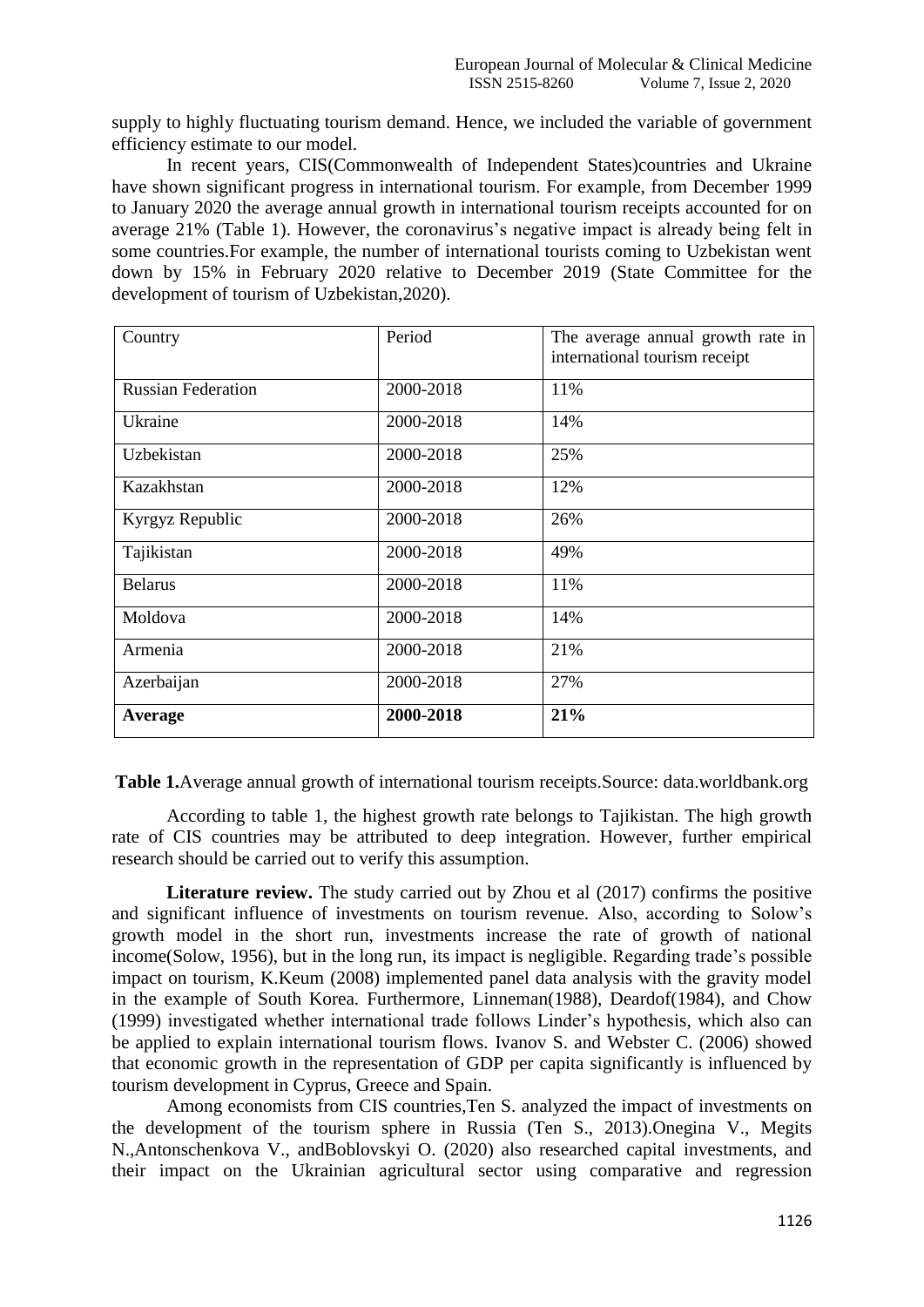analysis.Musinova R. (2020) suggested that creativitysignificantly affects behavioral patterns of tourists' spending.Ayubov I., (2020) and Djalalova S., (2020) investigated the trends in the flow of capital investments in small tourism enterprises.Janzakov B. (2020) proposed that if the special environment for tourism innovations is created, stable market demand for touristic services can be reached and stable competitiveness is ensured.

However, all the above-mentioned research did not focus on international tourism receipts directly. Moreover, the article comprises former Soviet countries that have great perspectives for future tourism development. We aim to learn about the factors that determine international tourism spending.

## **Hypothesis**

Our goal is to verify the following hypothesis:

 $H_0$ - International tourism receipts are significantly related to the government's efficiency, corruption control, unemployment rate, trade, and GDP per capita.

 $H_1$ - International tourism receipts do not dependent upon the government's efficiency, corruption control, unemployment rate, trade, and GDP per capita.

### **Data and methodology**

We used fixed-effect model to estimate the impact of explanatory variables on the dependent variable. Fixed-effect model estimators' are always unbiased and consistent (Gujarati D., Porter D., 2009, p.606). Besides in our data, we don't have time-invariant variables, which could cause trouble in estimation. So, for the above-mentioned reasons, we selected a fixed effect for data analysis.

Dependent variable

The international tourism receipts in current US dollars are used as a dependent variable. International tourism receipts/spending is expenditure by international inbound visitors, including payments to national carriers for international transport. These receipts include any other prepayment made for goods or services received in the destination country.(World Bank, 2019)The panel data used in the research include the World bank data for 10 CIS (Commonwealth of independent states) countries excluding Turkmenistan, which did not present data for the dependent variable at all.

## **Independent variables**

We decided to select the following variables: capital investments on travel and tourism, unemployment rate, government effectiveness estimate, control of corruption estimate, the share of trade in GDP, and GDP per capita. Below descriptive statistics for all variables are presented (Table 2).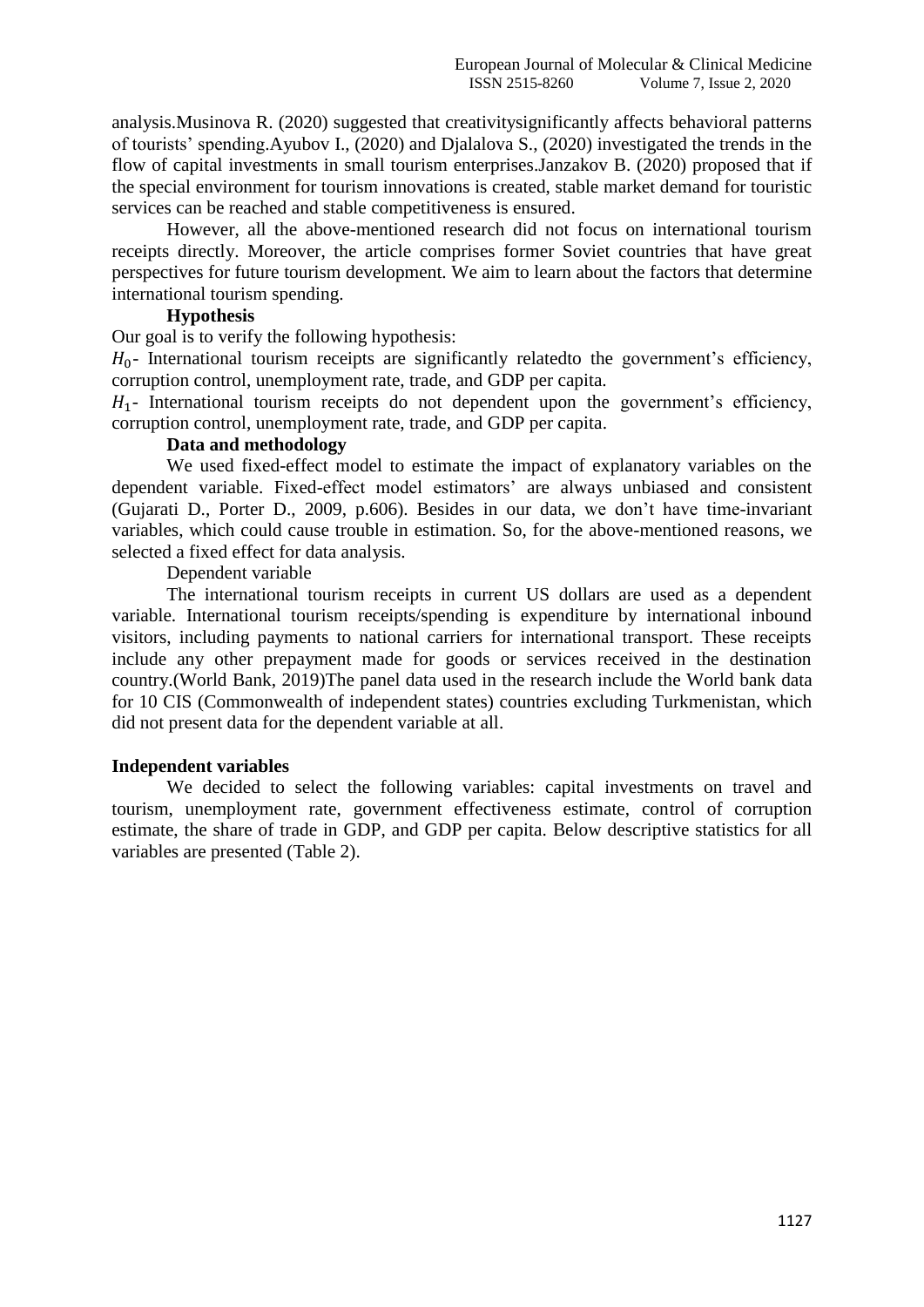|                  | Description                                                    | mean     | Standard  | min     | max      |
|------------------|----------------------------------------------------------------|----------|-----------|---------|----------|
| <b>VARIABLES</b> |                                                                |          | deviation |         |          |
|                  | Log international                                              |          |           |         |          |
| linttrec         | tourism receipts                                               | 20.00    | 1.83      | 14.99   | 23.72    |
| cpinvtt          | capital<br>Log<br>investment<br>in<br>and<br>travel<br>tourism | $-1.72$  | 1.73      | $-4.60$ | 2.09     |
| Unemployment     | Total<br>unemployment<br>rate in %                             | 8.44     | 3.39      | 3.41    | 19.00    |
| Trade            | Trade(%<br>GDP)                                                | of 90.91 | 30.71     | 29.74   | 175.35   |
| Govest           | Government<br>effectiveness(nor<br>malized)                    | $-0.62$  | 0.32      | $-1.23$ | 0.07     |
| wgicorrcont      | Control<br>corruption<br>estimate                              | of -0.93 | 0.25      | $-1.41$ | $-0.19$  |
| GDPpercapita     | GDP per capita                                                 | 3437.72  | 3483.70   | 138.43  | 16007.09 |

**Table 2**.Descriptive statistics. Source: Developed by author using data.worldbank.org

To verify whether there is a strong correlation among variables, we illustrated the correlation matrix in table 3. It is clear that,in general,the correlation among variables is not high, so we can assume that there is no serious multicollinearity problem (Gujarati D., Porter D., 2009).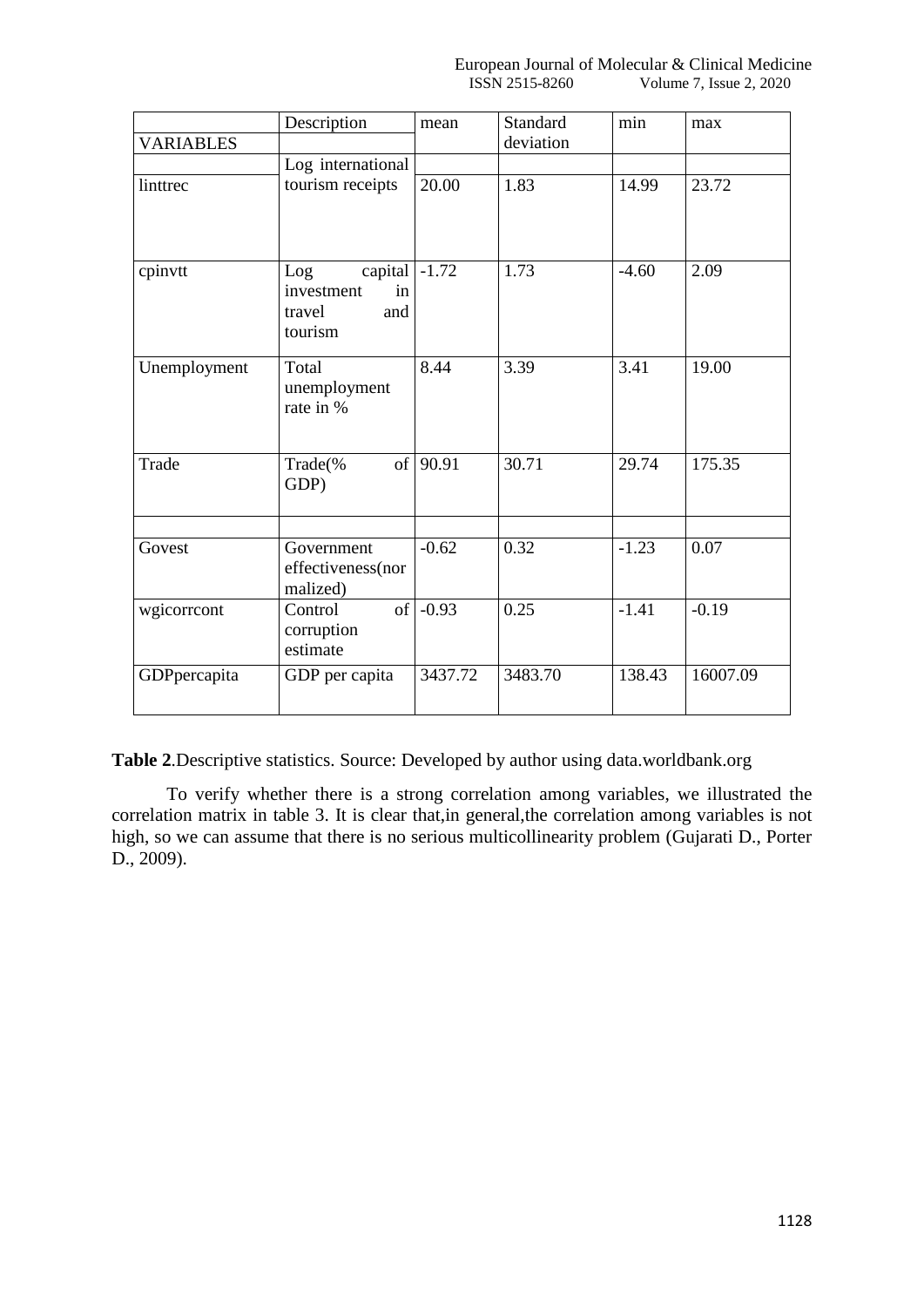|                 |              | Capitali |         |        |              |        |                   |               |
|-----------------|--------------|----------|---------|--------|--------------|--------|-------------------|---------------|
|                 |              | nvestme  |         |        |              |        |                   |               |
|                 | <b>GDPpe</b> | ntinTra  | Unemplo |        |              | wgico  |                   | linttre       |
|                 | rcapita      | veland   | yment   | Govest | Trade        | rrcont | $c$ <i>pinvtt</i> | $\mathcal{C}$ |
|                 |              |          |         |        |              |        |                   |               |
| GDPpercapita    | 1            |          |         |        |              |        |                   |               |
| Capitalinvestme |              |          |         |        |              |        |                   |               |
| ntinTraveland   | 0,71         | 1        |         |        |              |        |                   |               |
|                 |              |          |         |        |              |        |                   |               |
| Unemployment    | $-0,38$      | $-0,24$  | 1       |        |              |        |                   |               |
| Govest          | 0,47         | 0,34     | 0,005   | 1      |              |        |                   |               |
| Trade           | $-0,36$      | $-0,43$  | 0,1     | $-0,4$ | $\mathbf{1}$ |        |                   |               |
|                 |              |          |         |        |              |        |                   |               |
|                 |              |          |         |        |              |        |                   |               |
| wgicorrcont     | 0,22         | $-0,03$  | 0,07    | 0,47   | 0,18         | 1      |                   |               |
| cpinvtt         | 0,75         | 0,78     | $-0,31$ | 0,32   | $-0,34$      | 0,04   | 1                 |               |
| linttrec        | 0,71         | 0,63     | $-0,32$ | 0,57   | $-0,36$      | 0,24   | 0,84              |               |

**Table 3.**Correlation matrix.Developed by author data.worldbank.org

Finally, we decided to estimate the following econometric model:

 $Y_i = \propto +\beta C INV_i + \gamma Goves t_i + \vartheta Trade_i + \omega GDP_{per\,cap} + \varepsilon$ 

where $Y_i$  is the log of international tourism receipt to country *i*,  $CINV_i$  represents log of capital investments, Govest<sub>i</sub> is government effectiveness index, Trade<sub>l</sub>- share of trade in GDP, GDPca $p_i$  –GDP per capita, $\alpha$  – intercept,  $\beta$ ,  $\gamma$ ,  $\vartheta$ ,  $\omega$  – corresponding coefficients, and represents error term. We used EVIEWS 10, MS EXCEL, and STATA 15 to get our estimations.

### **Results**

To obtain the results we tried fixed-effect model, because each country has statistically distinct features for the development of international tourism, and some variables are correlated with each other(Table 3). Below we present the results of the fixed-effect model (Table 4).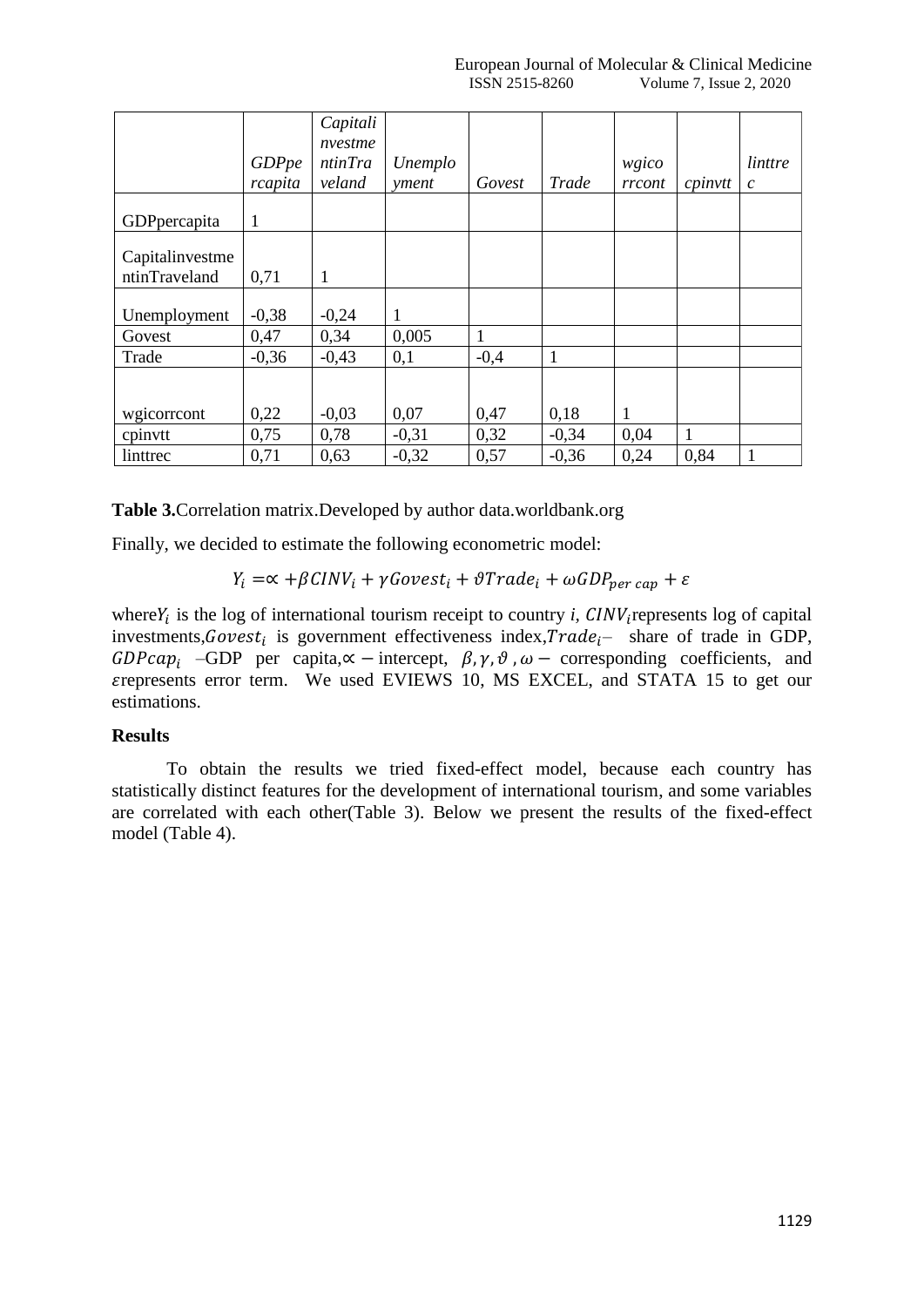DependentVariable: LINTTREC Method: PanelLeastSquares Sample: 2000 2018 Periodsincluded: 19 Cross-sectionsincluded: 10 Totalpanel (unbalanced) observations: 185

| Variable                                                                                                                                      |                                                                                        | Coefficient Std. Error t-Statistic                                               |                                                                                                          | Prob.                                                                |  |
|-----------------------------------------------------------------------------------------------------------------------------------------------|----------------------------------------------------------------------------------------|----------------------------------------------------------------------------------|----------------------------------------------------------------------------------------------------------|----------------------------------------------------------------------|--|
| $\mathsf{C}$<br><b>CPINVTT</b><br><b>GOVEST</b><br><b>TRADE</b><br><b>UNEMPLOYMENT</b><br><b>CONTROLOFCORRUPTIONES</b><br><b>GDPPERCAPITA</b> | 23.30663<br>1.186516<br>0.907684<br>$-0.008160$<br>$-0.005981$<br>0.012298<br>5.90E-05 | 0.431622<br>0.078127<br>0.241952<br>0.002355<br>0.021010<br>0.341582<br>2.05E-05 | 53.99782<br>15.18703<br>3.751503<br>$-3.465156$<br>$-0.284675$<br>0.036004<br>2.885487                   | 0.0000<br>0.0000<br>0.0002<br>0.0007<br>0.7762<br>0.9713<br>0.0044   |  |
|                                                                                                                                               | EffectsSpecification                                                                   |                                                                                  |                                                                                                          |                                                                      |  |
| Cross-section fixed (dummy variables)                                                                                                         |                                                                                        |                                                                                  |                                                                                                          |                                                                      |  |
| R-squared<br><b>Adjusted R-squared</b><br>S.E. of regression<br>Sumsquaredresid<br>Loglikelihood<br>F-statistic<br>Prob(F-statistic)          | 0.924445<br>0.917739<br>0.493484<br>41.15592<br>$-123.4772$<br>137.8525<br>0.000000    | Schwarzcriterion                                                                 | Meandependentvar<br>S.D. dependentvar<br>Akaikeinfocriterion<br>Hannan-Quinncriter.<br>Durbin-Watsonstat | 20.11605<br>1.720585<br>1.507862<br>1.786379<br>1.620738<br>0.606318 |  |

**Table 4 .**Fixed effect model.Developed by author using data.worldbank.org.

According to table 4, capital investments, government efficiency estimate, and trade have a significant impact on international tourism receipts. However, the unemployment rate and corruption control don't appear to be statistically significant in a 95% confidence level, as we can see from the high *p*-value.

Also, in order to observe whether explanatory variables are correlated with the error term, we illustrated the distribution of residual, actual, and fitted data in Figure 1. As we can see the residual plot does not appear to be synchronized with actual data. That means the error term is not strongly correlated with explanatory variables, hence the parameter estimates are not biased and inconsistent (Gujarati D., Porter D., 2009, p. 612).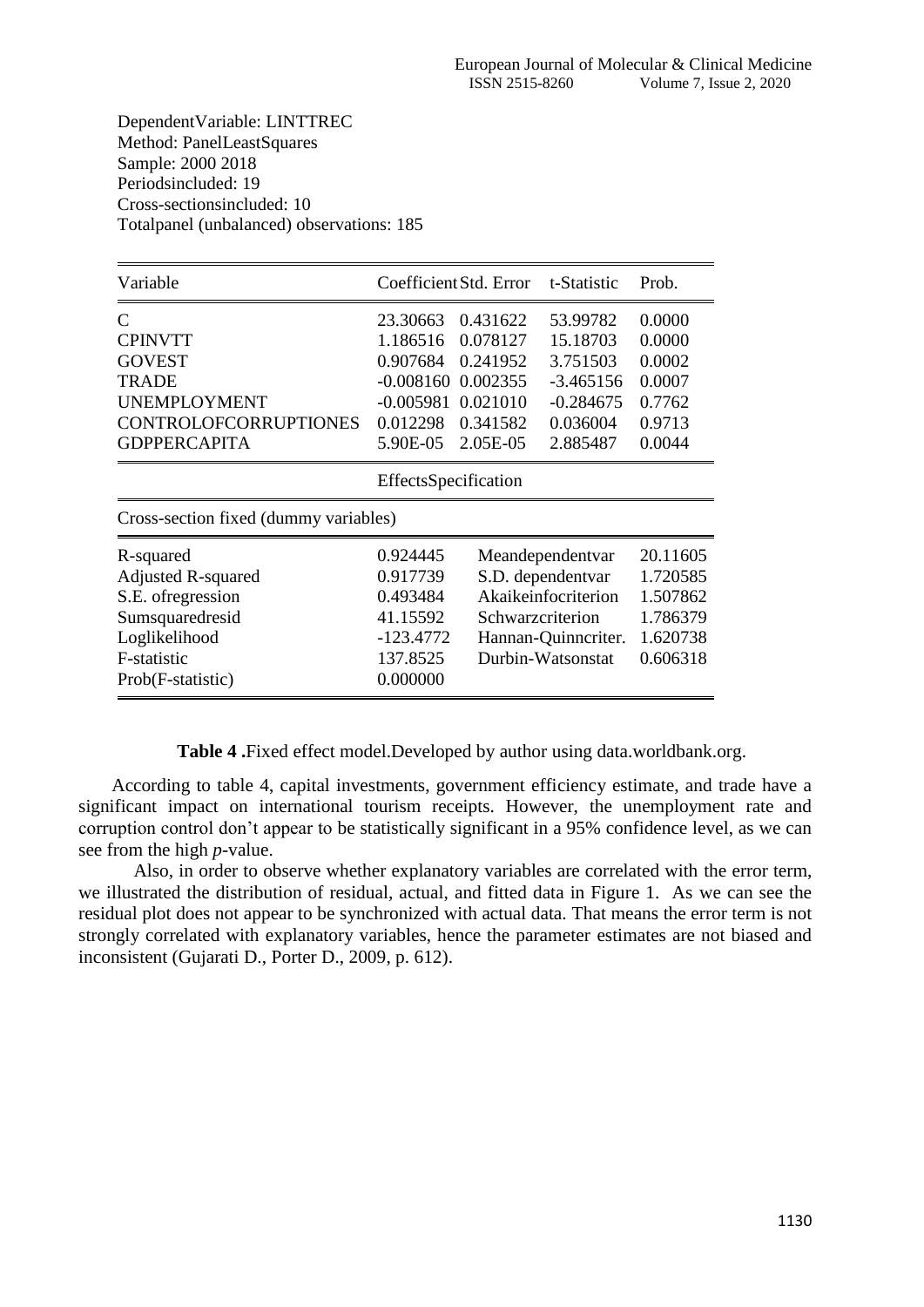

**Figure 1.**Residual, actual,and fitted data distribution.Developed by author using data.worldbank.org.

The interpretation of the results of the fixed-effect model is as follows:

Holding other factors other factor fixed, one percentage point increase in capital investments leads toa 1.18% point increment in international tourism receipts.(Wooldridge, p.75) This is natural because capital investments usually directed to develop infrastructure, which is one of the fundamental factors that attract international tourists. One standard deviation rise in the government estimate index is accompanied by a 90% point growth in the dependent variable. This one more time confirms the huge role governments play in the economy of CIS countries. Interestingly, trade's impact on international tourism spending seems to be negative. Namely, if the share of trade in GDP goes up by 1% point, the dependent variable decreases by 0.8% point. Actually, trade is expected to boost up international tourism. This may be due to measurement error or specification error.Therefore, further empirical research should be carried out to verify how trade impacts the international tourism receipts in CIS countries in the longer period. As expected GDP per capita income significantly affects the dependent variable. One thousand dollar increase in GDP per capita leads to a 6% point increment in international tourism receipts.The adjusted R square is equal to 0.91, which means the model explains a 91% change in the dependent variable. However, the Durbin Watson statistic is lower than 1 indicating the presence of positive serial correlation. This result may be due to the lack of some explanatory variables (Gujarati D., Porter D., 2009, p.436).

We also decided to inspect the dynamics of international tourism receipts of all chosen countries, which is given below.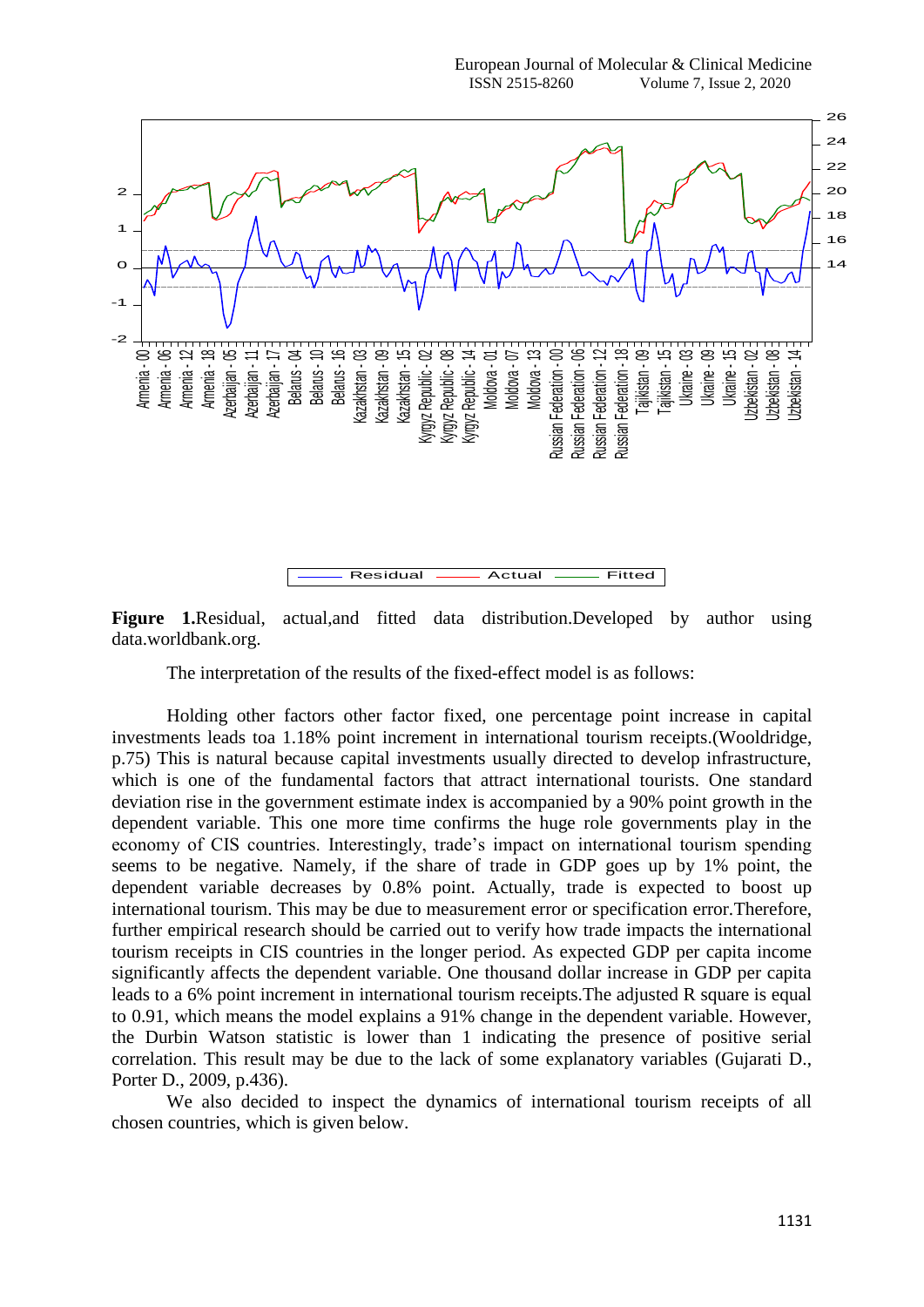

**Figure 2.** Dynamics of International tourism receipts in CIS countries. Developed by authordata.worldbank.org

According to Figure2in countries such as Tajikistan, Kyrgyz Republic, Uzbekistan, Armenia, Azerbaijan, and Moldova international tourism receipts performed steeper rise. In Russia, Belarus, and Kazakhstan the trend line went up at a slower pace. In Ukraine, itsignificantly went down after 2014 then recovered and continued to rise. The sudden decline in 2014 was probably because of political events leading to war.However, further research should be carried out to justify this assumption.

#### **Conclusion.**

In brief, the results of the empirical analysis show that international tourism receipts aredependent on government efficiency, capital investments, GDP, and trade in CIS countries. Interestingly, corruption control did not have a significant impact on the dependent variable, in spite of this our hypothesis cannot be rejected, because government efficiency appears to bea strong determinant in the growth of the dependent variable. This can be explained by the high share of the state enterprises in the economies of CIS countries. Another fact that comes out from empirical analysis is the negative impact of trade on the international tourism receipts. Further empirical analysis should be implemented to verify whether trade actually affects negatively or it is due to measurement or specification error. All in all, in order to boost upinternational tourism receipts governments of CIS countries, should pay attention to improve their work efficiency by the digitalization of all their bodies, attract more capital investments into the sphere, and stimulate the supply side competition in the labor market, thereby increase wages of their people triggering a rise in GDP per capita.